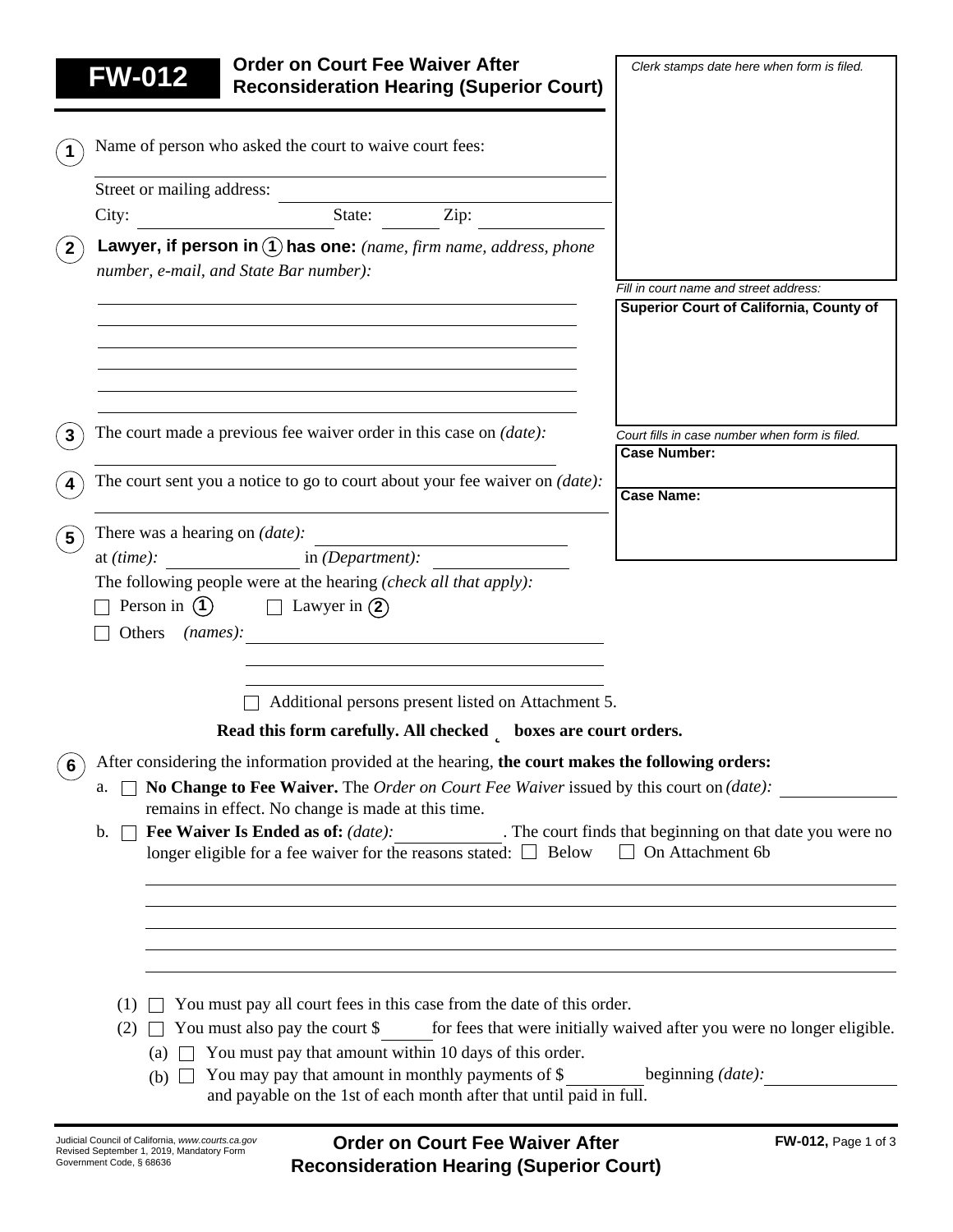|       | Signature of Judge or Judicial Officer                                                                                                                                                                                                                                                                                                                                                                                                                                                                                                                                                                                                                                                         |  |  |
|-------|------------------------------------------------------------------------------------------------------------------------------------------------------------------------------------------------------------------------------------------------------------------------------------------------------------------------------------------------------------------------------------------------------------------------------------------------------------------------------------------------------------------------------------------------------------------------------------------------------------------------------------------------------------------------------------------------|--|--|
| Date: |                                                                                                                                                                                                                                                                                                                                                                                                                                                                                                                                                                                                                                                                                                |  |  |
|       |                                                                                                                                                                                                                                                                                                                                                                                                                                                                                                                                                                                                                                                                                                |  |  |
|       |                                                                                                                                                                                                                                                                                                                                                                                                                                                                                                                                                                                                                                                                                                |  |  |
| e.    | Other Orders as stated: $\Box$ Below<br>On Attachment 6e                                                                                                                                                                                                                                                                                                                                                                                                                                                                                                                                                                                                                                       |  |  |
|       |                                                                                                                                                                                                                                                                                                                                                                                                                                                                                                                                                                                                                                                                                                |  |  |
|       |                                                                                                                                                                                                                                                                                                                                                                                                                                                                                                                                                                                                                                                                                                |  |  |
|       |                                                                                                                                                                                                                                                                                                                                                                                                                                                                                                                                                                                                                                                                                                |  |  |
|       | Other fees (specify):<br>Other modifications as ordered:<br>(3)<br><b>Below</b><br>On Attachment 6d(3)                                                                                                                                                                                                                                                                                                                                                                                                                                                                                                                                                                                         |  |  |
|       | Court-appointed expert's fees<br>Court fees for telephone hearings                                                                                                                                                                                                                                                                                                                                                                                                                                                                                                                                                                                                                             |  |  |
|       | Fees for a peace officer to testify in court<br>Jury fees and expenses                                                                                                                                                                                                                                                                                                                                                                                                                                                                                                                                                                                                                         |  |  |
|       | proceeding and you request that the court provide an official reporter                                                                                                                                                                                                                                                                                                                                                                                                                                                                                                                                                                                                                         |  |  |
|       | Sheriff's fee to give notice<br>Sending papers to another court department<br>Court-appointed interpreter fees for a witness<br>Reporter's fee for attendance at hearing or trial, if the court is not electronically recording the                                                                                                                                                                                                                                                                                                                                                                                                                                                            |  |  |
|       |                                                                                                                                                                                                                                                                                                                                                                                                                                                                                                                                                                                                                                                                                                |  |  |
|       | Filing papers at superior court<br>Making certified copies<br>Giving notice and certificates<br>$\Box$                                                                                                                                                                                                                                                                                                                                                                                                                                                                                                                                                                                         |  |  |
|       | From the date of this order, only the following court fees will be waived (court to check all that apply).<br>(2)<br>You must pay for all court fees that are not checked below:                                                                                                                                                                                                                                                                                                                                                                                                                                                                                                               |  |  |
|       |                                                                                                                                                                                                                                                                                                                                                                                                                                                                                                                                                                                                                                                                                                |  |  |
|       | You must pay all court fees in this case from the date of this order.<br>(1)                                                                                                                                                                                                                                                                                                                                                                                                                                                                                                                                                                                                                   |  |  |
|       | (1) You must pay all court fees in this case from the date of this order.<br>You must also pay the court \$ for fees that the court initially waived.<br>(2)<br>$\Box$ You must pay that amount within 10 days of this order.<br>(a)<br>You may pay that amount in monthly payments of \$<br>beginning <i>(date)</i> :<br>(b)<br>and payable on the 1st of each month after that until paid in full.<br>Fee Waiver Is Modified. The court finds that you obtained the initial fee waiver in bad faith, for an<br>$d.$ $\perp$<br>improper purpose, or to needlessly increase the costs of litigation. The court places the following limitations<br>on the fee waiver that was granted to you: |  |  |
|       |                                                                                                                                                                                                                                                                                                                                                                                                                                                                                                                                                                                                                                                                                                |  |  |
|       |                                                                                                                                                                                                                                                                                                                                                                                                                                                                                                                                                                                                                                                                                                |  |  |
|       |                                                                                                                                                                                                                                                                                                                                                                                                                                                                                                                                                                                                                                                                                                |  |  |
|       |                                                                                                                                                                                                                                                                                                                                                                                                                                                                                                                                                                                                                                                                                                |  |  |
|       |                                                                                                                                                                                                                                                                                                                                                                                                                                                                                                                                                                                                                                                                                                |  |  |
|       |                                                                                                                                                                                                                                                                                                                                                                                                                                                                                                                                                                                                                                                                                                |  |  |
|       |                                                                                                                                                                                                                                                                                                                                                                                                                                                                                                                                                                                                                                                                                                |  |  |
|       |                                                                                                                                                                                                                                                                                                                                                                                                                                                                                                                                                                                                                                                                                                |  |  |
|       |                                                                                                                                                                                                                                                                                                                                                                                                                                                                                                                                                                                                                                                                                                |  |  |

**Reconsideration Hearing (Superior Court)**